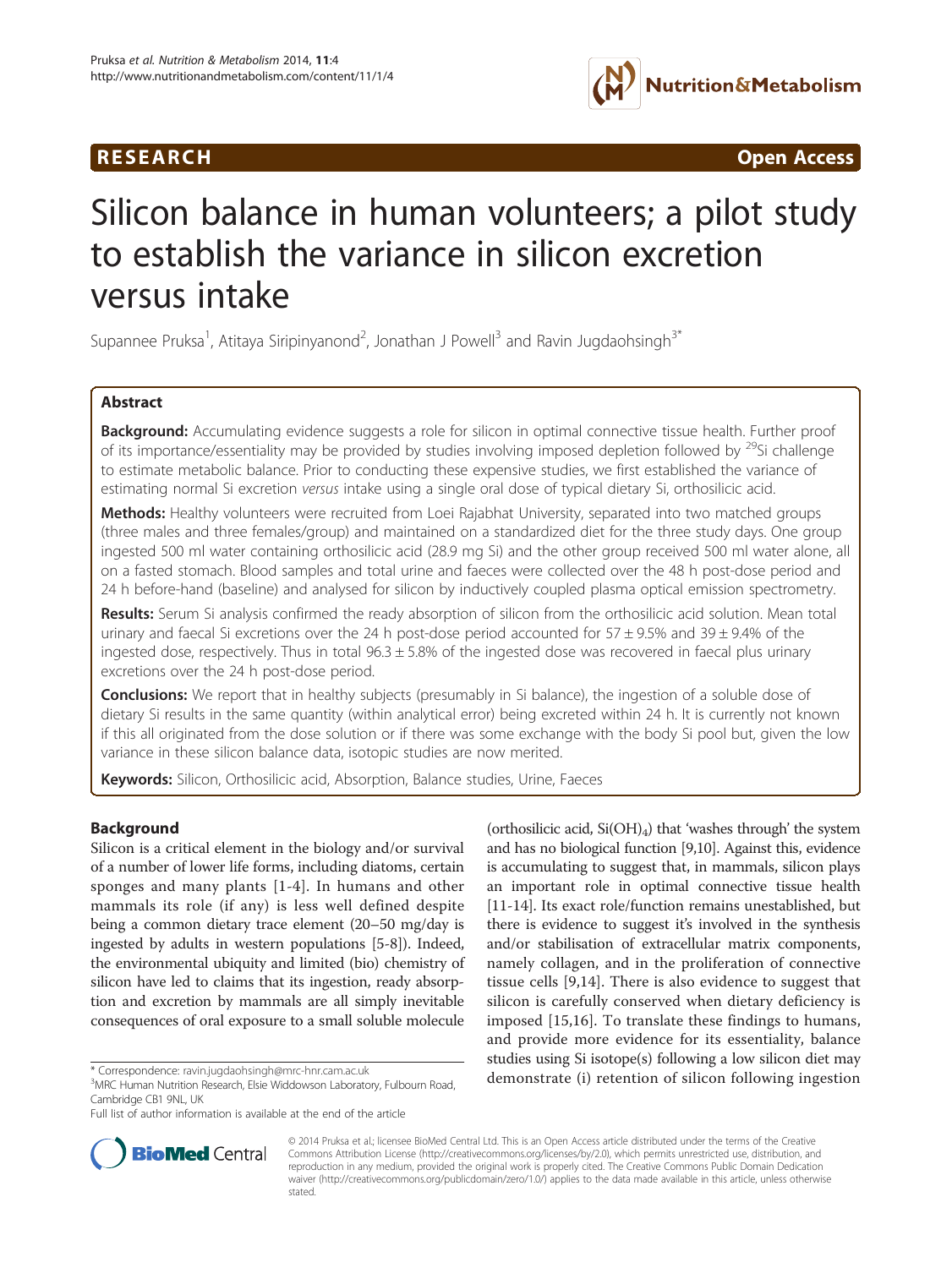and (ii) whether ingested and absorbed silicon displaces some endogenous silicon or is simply washed through.

Despite the simple form of balance studies, where quantitative faecal and urinary excretion of a substance (and/or metabolites) are compared to the amount of substance ingested, they are fraught with difficulties [[17](#page-7-0)]. Faecal collection and analysis is especially demanding: gastrointestinal transit times vary between individuals and temporary mucosal retention of a substance may also occur, adding further variability. Volunteers must provide complete collections and analysis of different fractions and sample types causes inevitable compound error.

For silicon, a basic human balance study, no matter how precise or accurate, would tell us little about the homeostasis of the element. If silicic acid is not utilised/ metabolised, but is washed through the system, then a perfect study would recover 100% of the ingested dose. On the other hand, if it were utilised and/or metabolised, a 100% recovery would still be expected assuming that volunteers are themselves in balance (i.e. not deficient). Nonetheless, the value of such a study would be to determine what sort of variance one might expect in balance if this were to be attempted in subsequent isotope and/or depletion studies (i.e. are these expensive and time consuming studies worth doing?). It would also have the added value of confirming whether urinary silicon, which is typically used to estimate silicon absorption in humans, is a valid measure for this purpose.

Here we sought to determine the balance in excretion of silicon (faecal and urinary) versus intake, using a single oral dose of silicic acid (28.9 mg Si) in human volunteers on a standardized diet.

## Subjects and methods Subjects

Fourteen healthy volunteers (seven males and seven females, aged 18–23 years old) were recruited by advertisement on notice boards at Loei Rajabhat University, Thailand. Two subjects (one male and one female) were excluded due to fainting during blood collection at the screening stage. The remaining 12 subjects were self-reportedly healthy with normal renal function, as assessed by serum creatinine, and were not taking Si supplements and/or medicines containing Si and were not pregnant or lactating. The 12 subjects were divided into two groups of six, matched for age, body mass index (BMI) and male to female ratio. One group ingested 500 mL UHP water (Control group) and the other group 500 ml of the Si supplement solution (28.9 mg Si; Si-supplemented group). Anthropogenic data (age, height, weight, BMI and serum creatinine) were collected for each participant and there was no significant difference in subject characteristics between the two groups (Table 1). The study was conducted according to the guidelines laid

#### Table 1 Characteristics of the study volunteers

| <b>Characteristics</b>         | Control group<br>(3 M & 3 F) |                  | Si-supplemented<br>group $(3 M & 3 F)$ |                               |  |
|--------------------------------|------------------------------|------------------|----------------------------------------|-------------------------------|--|
|                                | Mean ± SD                    | Range            | Mean $\pm$ SD                          | Range                         |  |
| Age (y)                        | $21.2 + 1.9$                 | $(18.1 - 23.1)$  | $21.0 + 1.3$                           | $(19.0 - 22.0)$               |  |
| Weight (kg)                    | $55.1 \pm 7.3$               | $(45.2 - 65.4)$  | $56.4 + 6.6$                           | $(50.0 - 66.8)$               |  |
| Height (cm)                    | $163 \pm 10$                 | $(155 - 176)$    | $165 \pm 8$                            | $(157 - 176)$                 |  |
| BMI (kg/m <sup>2</sup> )       | $20.6 \pm 1.7$               | $(18.1 - 22.7)$  | $20.8 \pm 2.5$                         | $(18.2 - 25.0)$               |  |
| Serum creatinine'<br>(mq/dL)   | $0.92 \pm 0.15$              | $(0.80 - 1.10)$  | $0.88 \pm 0.15$                        | $(0.80 - 1.10)$               |  |
| Baseline 24 h<br>Si excretion: |                              |                  |                                        |                               |  |
| Urine<br>(mq/24 h)             | $12.48 \pm 2.26$             | $(9.72 - 15.31)$ |                                        | $12.93 \pm 2.85$ (9.11-16.34) |  |
| Faeces<br>(mq/24 h)            | $9.50 \pm 1.41$              | $(7.99 - 11.48)$ | $9.35 \pm 2.01$                        | $(6.68 - 11.47)$              |  |

<sup>7</sup>Normal creatinine levels: male 0.9-1.3, female 0.6-1.1 mg/dL.

down in the Declaration of Helsinki and was approved by the Loei Rajabhat University Local Research Ethics Committee. All participants gave signed written consent following oral and written explanation of the study details.

## Materials

Glassware was avoided throughout the study to prevent Si contamination. Ultra high purity (UHP) water was from a water purifier (Labscan Asia Co Limited, Bangkok, Thailand). The stock basic sodium silicate solution was from Lakehead University, Canada (Professor Stephen Kinrade). The stock silicon ICP standard solution (1,000 mg/L Si) was from Merck Ltd (Poole, UK). Nitric acid (65% (w/v)  $HNO<sub>3</sub>$ ) and hydrochloric acid (37%) were high purity from RCI Labscan Limited (Bangkok, Thailand). Polypropylene tubes (15 and 50 mL) were from Elkay Laboratory Products UK Ltd (Basingstoke, UK). Polypropylene bottles (30 and 2,000 mL) were from VWR International (Poole, UK). All intravenous catheters  $(1.2 \times 45$  mm) and plastic syringes were from Nipro Ltd (Pranakhonsriayuthaya, Thailand). Pasteur pipettes (3.5 mL), used for sample transfer, were from Greiner Bio-One Limited (Stonehouse, UK). Pipette tips (100–1,000 μL) were from Hycon (Biomed C. Ltd., Bangkok, Thailand).

#### Preparation of Si supplement

The Si supplement (orthosilicic acid solution, OSA) was prepared fresh, just prior to ingestion, by dilution of the stock basic sodium silicate solution (1.58 mol Si/L or 45.72 g Si/L) into UHP water and pH neutralization to 7.2 with HCl. The Si concentration in the test solution (2.06 mmol/L or 57.78 mg/L) was confirmed by inductively coupled plasma – optical emission spectrometry (ICP-OES; Perkin Optima, model 2100 DV).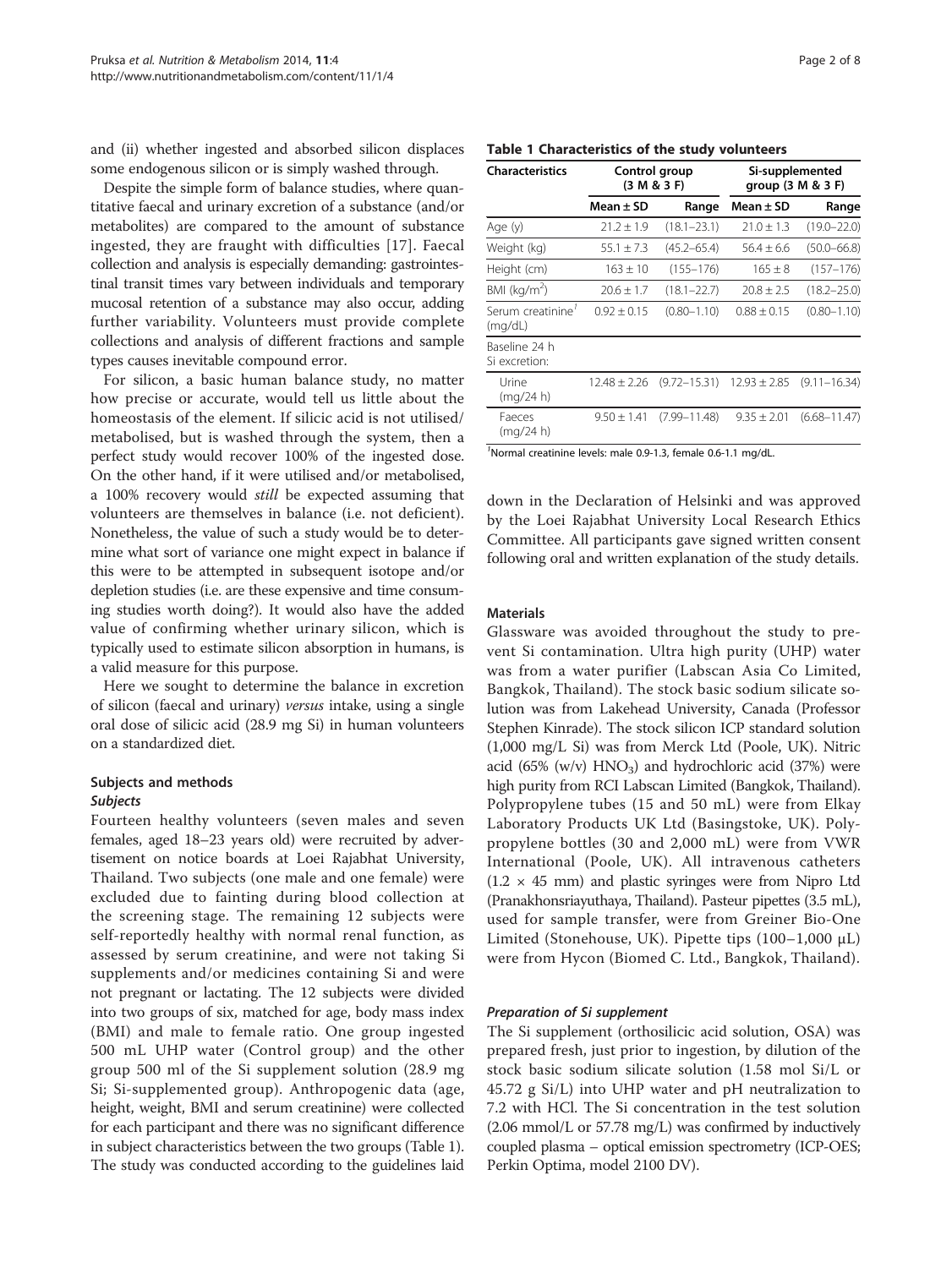## <span id="page-2-0"></span>Study design

Twenty four hours prior to ingestion of the test solutions (study day 0), all subjects collected 24 h urines (as two 12 h collections) and faeces (one 24 h collection) for baseline Si measurements. All subjects fasted overnight from 22.00 h and reported, still fasted, to Loei Rajabhat University the following morning (study day 1) at 08.00 h where they emptied their bladder and bowel into containers (part of 24 h baseline collections) and had an intravenous catheter inserted into a forearm vein. Two 10 mL blood samples were collected into polypropylene tubes for baseline Si measurements. Subjects were given 500 mL of the test solution (Si supplement or water) and asked to consume it as quickly as possible, i.e. within 10–15 min. Thereafter, further blood samples (10 mL) were collected at 30 min intervals for the first 2 h, 1 h intervals for next 4 h and finally at 9, 12, 24 and 48 h post-ingestion (the latter two were collected at 08.00 h on study days 2 and 3). Subjects also collected their urine as four 3 h collections (i.e. 08.00-11.00 h, 11.00-14.00 h, 14.00-17.00 h and 17.00-20.00 h) plus three 12 h collections (i.e. 20.00 h study day 1 to 08.00 h study day 2, 08.00 h study day 2 to 20.00 h study day 2, 20.00 h study day 2 to 08.00 h study day 3) in separate pre-weighed, pre-cleaned plastic containers. Additionally, subjects also collected all their faeces over the 48 h post-dose period as two 24 h collections (08.00 h study day 1 to 08.00 h study day 2, 08.00 h study day 2 to 08.00 h study day 3) in containers provided. A summary of the study design is shown in Figure 1.

## Standardized meals

All 12 participants received the same meals, and the same amount of each meal, for breakfast, lunch and dinner during the study/sample collection periods: namely, study day 0 (baseline collection), study day 1 and study day 2. Males and females received the same amount of each meal and therefore their silicon intakes were identical. The contribution of Si from the three meals was estimated from reference food Si values [[5,](#page-6-0)[18](#page-7-0)] or from direct analysis (i.e. drinking water) and was, on average, 24 mg Si/day over the study period (Table [2](#page-3-0)). Meals were eaten as follows: breakfast at 08.00 h for study day 0 and study day 2, and at 12.30 h for study day 1 as subjects remained fasted until then; lunch at 12.30 h for study day 0 and study day 2, and at 16.30 h on study day 1; dinner at 18.30 h for study day 0 and study day 2, and at 20.30 h on study day 1. The total intake of Si from the meals on study day 1 was 23.86 mg. All subjects ate at the same times.

### Sample preparations

Serum samples Blood samples were collected in 15 mL polypropylene tubes and left to stand for at least 1 h at room temperature to clot. The clotted blood samples were then centrifuged (Hettich Zentrifugen, Tuttlingen, Germany) at 3,000 rpm for 10 min at room temperature. The separated serum fractions were collected into new 15 mL polypropylene transport tubes and stored at −20°C until elemental analysis. Prior to analysis, the serum samples were thawed at room temperature (23°C) and then diluted  $1 + 4$  with 0.25% (v/v) high purity  $HNO<sub>3</sub>$ .

Urine samples Urine collections were weighed and volumes calculated assuming a density of 1. After thorough mixing, a 10 mL homogenous sample was collected into a 30 mL polypropylene bottle and diluted with equi-volume 0.7% (v/v) high purity  $HNO<sub>3</sub>$  (i.e. 1 + 1 dilution) to reduce any precipitation during storage [\[19](#page-7-0)]. The diluted samples were stored at 4°C until elemental analysis. Prior to analysis, the diluted samples were incubated overnight in their closed containers at 40°C in an oven to dissolve any precipitates that may have formed during storage [[19](#page-7-0)]. Samples were cooled to room temperature prior to total elemental analysis for Si.

Faecal samples Faecal collections were weighed and after thorough manual mixing with a disposable wooden spatula,

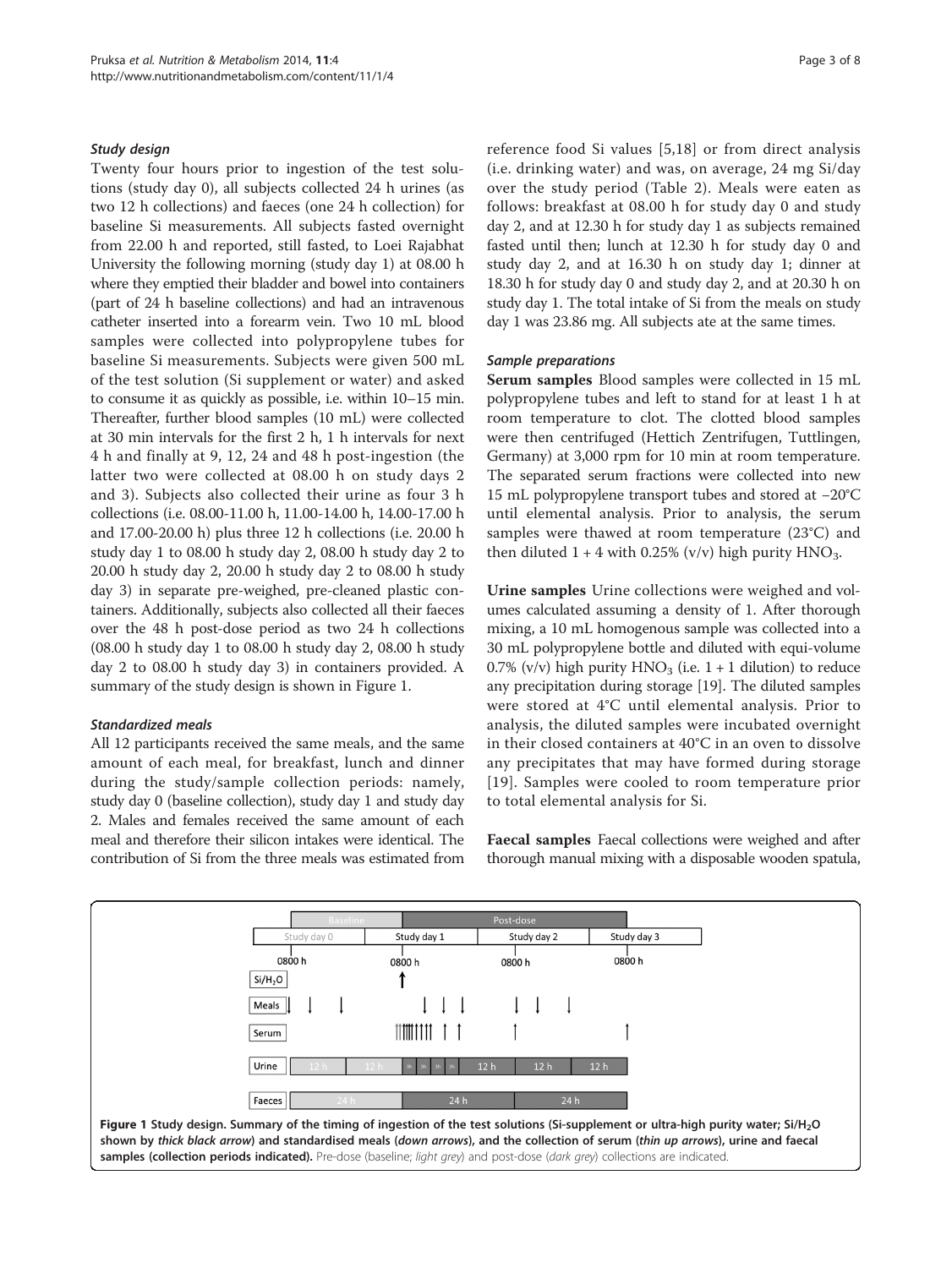| Meals            | Components                                                           | Day $0^3$ (mg Si) | Day 1 (mg Si) | Day 2 (mg Si) |
|------------------|----------------------------------------------------------------------|-------------------|---------------|---------------|
| <b>Breakfast</b> | Egg fried rice with pork/chicken, orange juice, drinking water       | 6.78              | 7.70          | 7.34          |
| Lunch            | Rice with chicken, drinking water <sup>2</sup> , yogurt, sponge cake | 7.59              | 7.33          | 9.01          |
| Dinner           | Rice with stir-fried pork/chicken with kale, melon, drinking water   | 9.93              | 7.43          | 7.97          |
|                  | Total Si intake per day                                              | 24.29             | 23.86         | 23.91         |

<span id="page-3-0"></span>Table 2 Estimated silicon content<sup>7</sup> of the meals (mg Si/meal) provided to all participants during the study period

<sup>1</sup>Calculated from reference food Si values (5, 18).

 $^{2}$ Produced from tap water by reverse osmosis (Si concentration = 0.67 mg Si/L as analysed here by ICP-OES).

3 Day 0 = pre-dose, baseline collection period, conducted 24 h prior to ingestion of the test solutions on day 1.

a homogenous sample (from each collection) was collected into a 50 mL polypropylene bottle and stored at −20°C. Prior to analysis, approximately 0.25-0.5 g of the faecal samples was digested with an equi-volume (5 mL) of concentrated (65% (w/v))  $HNO<sub>3</sub>$  and hydrogen peroxide (30-40%) at room temperature for 24 h. These were incubated at 40°C until total digestion was obtained. Sample (acid) blanks were similarly prepared. An aliquot (1 mL) of the digested samples and sample blanks were diluted with 5 mL UHP water prior to total element analysis for Si.

## Total elemental analysis

Total elemental analysis for Si was carried out (at 251.611 nm) by ICP-OES; Perkin Elmer Optima model 2100 DV, equipped with a Cross flow nebuliser and Cyclonic spray chamber. Nebulizer flow rate was 0.8 L/min. Peak area was 7.7 points and integration times were 20 seconds/analysis/element. Sample flow rate was 2 mL/min. Matrix matched standards, sample blanks, diluents and quality control samples were run alongside the samples.

Serum, urine and faecal samples The diluted serum, urine, and faecal samples from the same subject were analyzed together in the same batch. Sample-based standards were prepared in the pooled diluted sera, baseline urine, or baseline faecal samples using the 1,000 mg/L Si ICP standard solution.

Test solutions The Si supplement solution, UHP water and drinking water (part of standardized meals) were also analyzed for Si by ICP-OES using appropriate standards.

Sample diluents As the serum and urine samples were diluted with  $0.25$ -0.7% HNO<sub>3</sub>, Si content of the acid diluents was also measured by ICP-OES. Although minor, this contaminant Si was subtracted from each of the sample data.

### Statistical analysis

Sample size (power) calculation was based on the available data on urinary Si excretion [\[20\]](#page-7-0). No previous data exist for faecal Si excretion. A relative standard deviation (σ) of 9.4% [\[20\]](#page-7-0) was estimated for the variance in urinary Si and

a potential difference of 20% for the excretion of urinary Si between the Si supplement and water test solutions was assumed, with 90% power at a 5% significance level. Sample size formula for the difference of two independent means was used for the calculation and six completed subjects were the minimum required for each test solution.

Area under the curve (AUC) of serum Si was calculated using the linear trapezoidal rule [[21](#page-7-0)]. Due to a small number of subjects in each group, differences in serum AUC, and in urinary and faecal excretions of Si, between the two groups (Si vs. control), were analysed non-parametrically using the Mann–Whitney Rank test. Statistical analyses were two sided and a P value  $\leq 0.05$  was considered significant. SPSS for Windows version 13.0 (SPSS Inc., Chicago, Illinois, USA) was used for all statistical analyses.

### Results

Gender specific analysis showed no significant difference in silicon absorption, excretion (urinary and fecal) and balance between male and female subjects and so the combined (pooled) dataset is shown for clarity and because of the small number of subjects.

### Serum Si absorption

Mean baseline serum Si concentrations were similar in the control and the Si-supplemented groups  $(114 \pm 17 \text{ µg/L})$ (range 85 – 130 μg/L) vs. 112 ± 26 μg/L (range 83 – 148 μg/L)) and remained close to baseline in the control group following ingestion of UHP water (Figure [2A](#page-4-0)). In contrast, and as expected, serum Si concentrations increased markedly above baseline following ingestion of the orthosilicic acid solution (28.9 mg Si in UHP water) in the Si-supplemented group, with peak Si concentration  $(206 \pm 48 \text{ µg/L}; \text{range: } 133 - 250 \text{ µg/L}) \text{ observed 1 to 2}$ hours post-ingestion (Figure [2](#page-4-0)A). Thereafter, serum Si concentrations began to drop rapidly back towards baseline concentrations. However, the ingestion of meals at 4.5 h and 8.5 h post-dose maintained serum Si concentrations above baseline in the Si-supplemented group and increased Si concentration above baseline in the control group, until 12 h post-dose. Area under the curve (AUC) of serum Si over the 24 h period was not significantly different between the two test solutions. However, AUC for the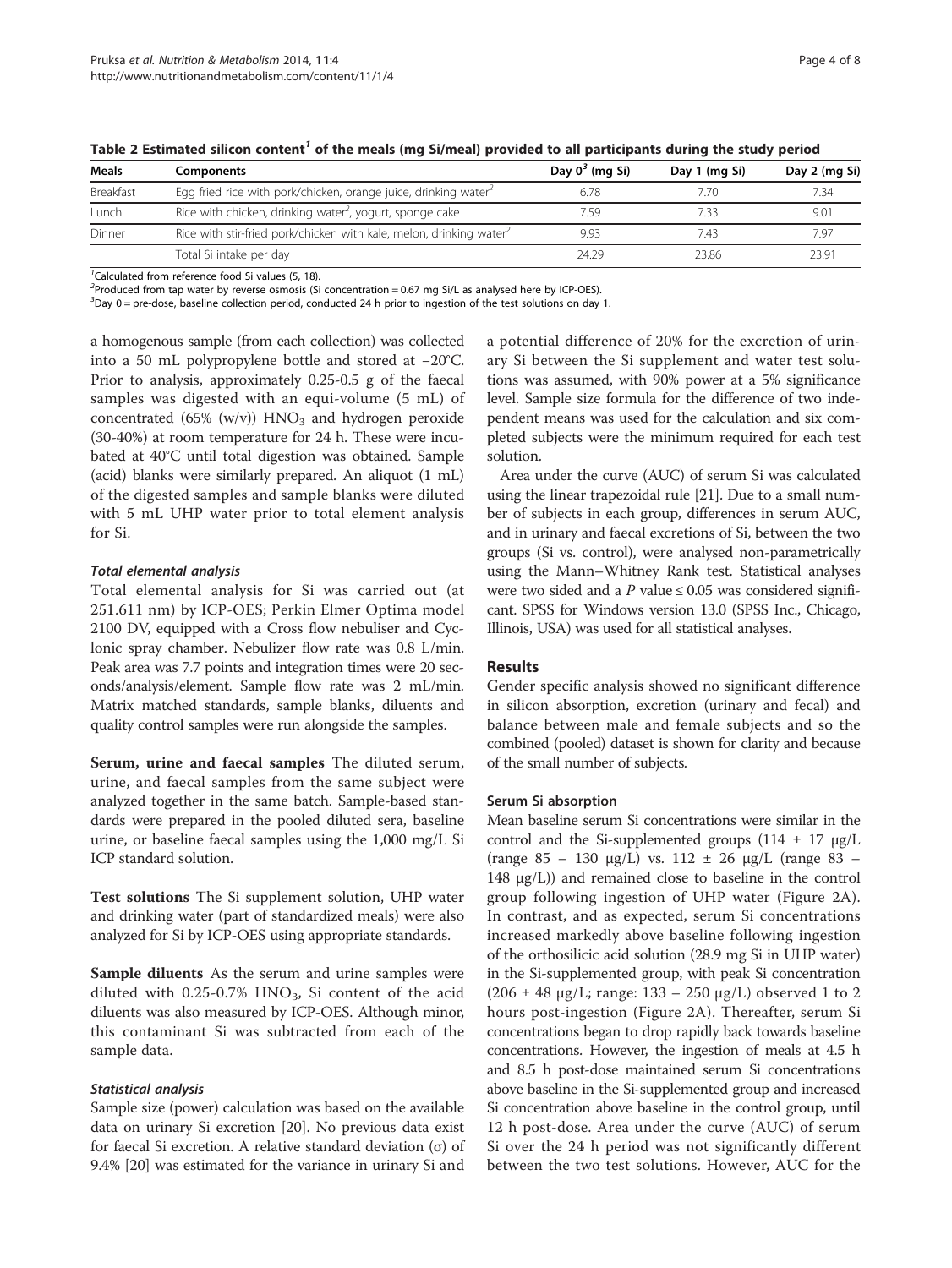period prior to breakfast, i.e. 0–4 h post-dose, was significantly higher following ingestion of orthosilicic acid solution, compared to UHP water alone  $(648 \pm 137 \text{ mg h/L})$ (range  $459 - 819$  mg h/L) vs.  $453 \pm 104$  mg h/L (range  $319 - 630$  mg h/L);  $P = 0.04$ .

## Urinary Si excretion

Mean total baseline 24 h urinary Si excretion was 12.48 ± 2.26 (range 9.72 – 15.31) and 12.93 ± 2.85 (range 9.11 – 16.34) mg, respectively, in the control and Si-supplemented groups and did not change markedly in the control group following ingestion of UHP water  $(13.34 \pm 2.48 \text{ mg})$ ; range 11.36 – 18.21 mg). In contrast, in the Si-supplemented group, ingestion of the orthosilicic acid solution (28.9 mg Si in UHP water) led to a marked increase in urinary excretion of Si in the 0–12 h post-dose collection ( $P = 0.002$ ; Figure 2B). A more detailed analysis of the 0–12 h collection in the Si-supplemented group showed that the peak increase in Si output was at 0–3 h post-dose (Figure 2C). Again, the ingestion of meals at 4.5 h and 8.5 h post-dose maintained urinary Si output above baseline in the 6–9 h and 9–12 h post-dose collections, as clearly mirrored in the control group (Figure [1](#page-2-0)C). Urinary Si output in the remaining collections (12–24 h, 24–36 h and 36–48 h), were comparable to baseline levels and similar between the two groups.

The increase in urinary Si output in the Si-supplemented group over the 24 h post-dose period following ingestion

<span id="page-4-0"></span>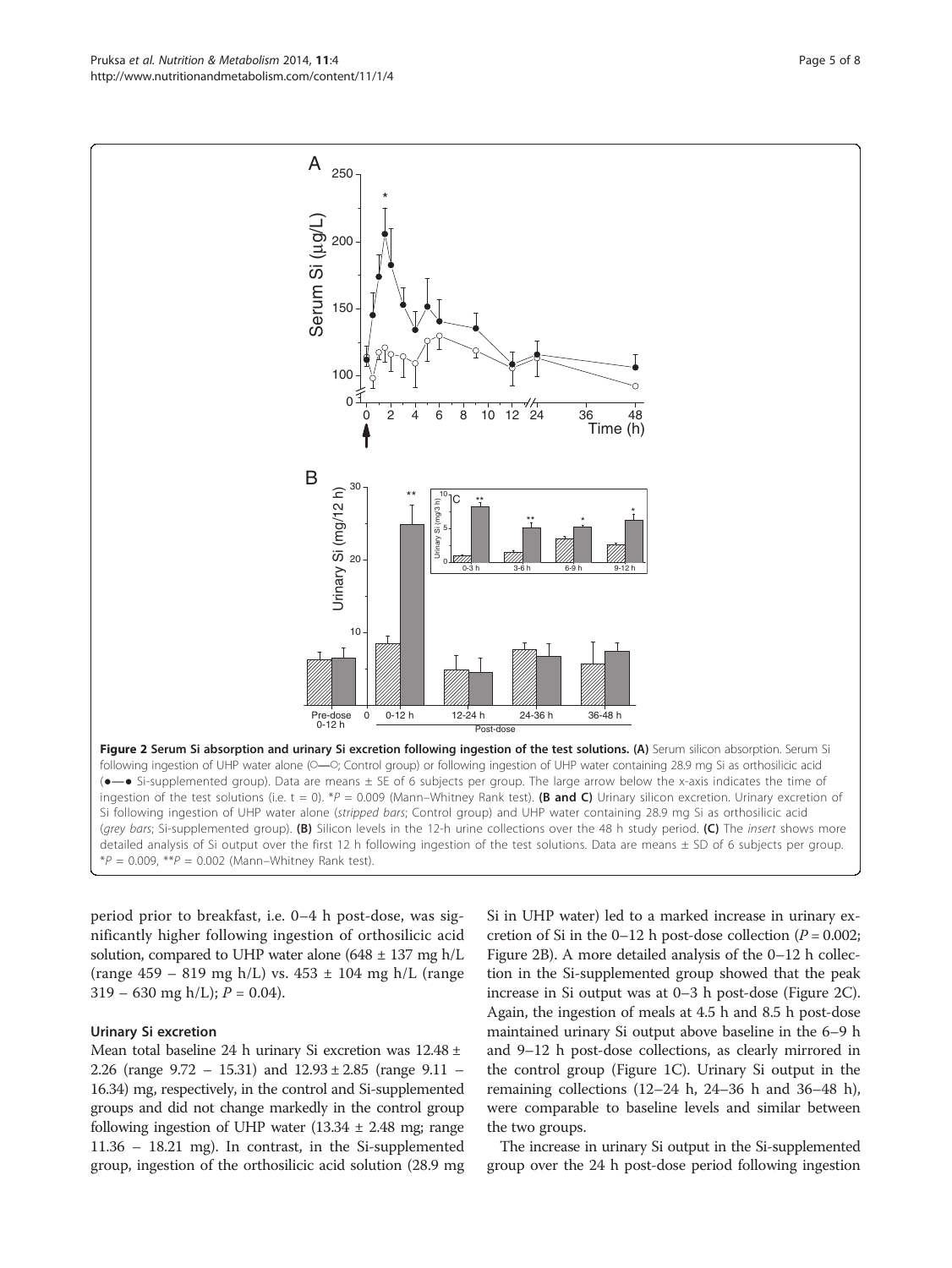of the orthosilicic acid solution (i.e. over and above baseline urinary Si excretion) was  $16.5 \pm 2.7$  mg (range  $14.4$  – 20.5 mg) and this accounted for  $57.0 \pm 9.5\%$  (range 49.8 – 71.0%) of the supplemental Si dose (28.9 mg) ingested.

## Faecal Si excretion

Mean total baseline 24 h faecal excretion of Si was  $9.5 \pm 1.4$ (range  $8.0 - 11.5$ ) and  $9.4 \pm 2.0$  (range  $6.7 - 11.5$ ) mg, respectively, in the control and Si-supplemented groups (Figure 3) and did not change markedly in the control group following ingestion of UHP water. However, the ingestion of the orthosilicic acid solution led to a significant increase in faecal Si content in the 24 h post-dose collection compared to baseline  $(P = 0.002;$  Figure 3). This increase in faecal Si excretion in the Si-supplemented group, by + 11.4  $\pm$  2.7 mg (range + 7.6 – 14.9 mg) over 0–24 h period, accounted for  $39.3 \pm 9.4\%$  (range:  $26.4 - 51.6\%$ ) of the ingested supplemental Si dose (28.9 mg).

## Silicon balance

In the Control group urinary and faecal Si excretion over the 24 h post-dose period accounted for  $99.6 \pm 8.1\%$  (range 90.6 – 112.9%) of the total Si intake over that period, whilst in the Si-supplemented group average recovery from urine and faeces was slightly less at  $94.8 \pm 9.4\%$  (range 83.3 – 105.6%; Table [3\)](#page-6-0). Of the supplemental Si dose ingested (28.89 mg),  $27.83 \pm 1.67$  (range  $25.6 - 29.5$ ) mg (or  $96.3 \pm$ 5.8%; range 88.5 – 102.2%) was recovered from urinary and faecal excretion over the 24 h post-dose period in the Si-supplemented group.

## **Discussion**

The present study investigated the balance in excretion of silicon versus its intake, using a single dose of typical



dietary silicon (28.9 mg) in healthy human volunteers on a standardized diet. Our results show that, within error, all  $(96 \pm 6\%)$  of the ingested dose was excreted in urine and faeces over the 24 h post-dose period. Whether it is, fully, the same Si being excreted that is being absorbed will need to be addressed with a different study design. However, to get within 5% of intake with variance of  $\sim 6\%$ is better than may have been expected, especially with the complexities of faecal and urine collection and analysis [[17](#page-7-0),[22\]](#page-7-0). Typical recovery from such studies, even with radiolabelled compounds, can be 80% or less, much less than from animal studies [[23,24\]](#page-7-0). The high renal clearance of Si and the lack of interaction with serum proteins probably aids recovery [[25](#page-7-0),[26\]](#page-7-0).

As mentioned previously, 100% recovery is expected if (a) Si metabolism is regulated but the subjects are in Si balance (i.e. are Si replete) or (b) if Si has no active biological function and thus Si metabolism is not regulated at all. This study cannot prove which is true but we believe that the former is more likely based on previous murine data where urinary Si output was found to be conserved in Si-deprived animals to maintain tissue Si levels [\[15](#page-7-0)]. To now show this in humans we will need to repeat the study with subjects who are in negative Si balance (i.e. Si deplete at the start of the supplementation period by prior dietary Si deprivation for a week or so). Supplementation with the Si dose should then result in less Si being excreted, as more is retained to replenish the depleted body Si pool, compared to a Si-replete group.

Secondly, from this current work, we cannot be certain that the Si excreted in urine and faeces all originated from the ingested Si dose and that there was not some exchange with the body Si pool- as for example occurs with dietary phosphate [\[27](#page-7-0)]. This can only be answered with an isotope label study, where isotopic Si is used for the dose solution to discriminate it from Si of the body pool and from dietary sources (i.e. the meals ingested). However this is also not straight forward.  $31$ Si and  $32$ Si are both radioactive and would result in exposure to radiation (beta decay) with short ( $t\frac{1}{2}$  = 157 min) or long ( $t\frac{1}{2}$  = 153 years) half-lives, respectively. Using a stable isotope such as <sup>29</sup>Si would avoid radioactive exposure but it has a high natural abundance (ca. 5% of all endogenous  $Si(OH)_4$ ). Hence, a relatively accurate balance, as now proven is possible in this study, will be key to the success of the follow on stable isotope work. Moreover, with recent developments in inductively coupled plasma – mass spectrometry methods, to measure  $28Si$  and  $29Si$  in biological samples [[28](#page-7-0)], we are confident that it will now be possible to discriminate the source of excreted Si (i.e. all 'washed through' following ingestion or some from the body pool following exchange with absorbed silicon). Both this question and that of Si retention following oral Si challenge to Si-depleted volunteers are big questions in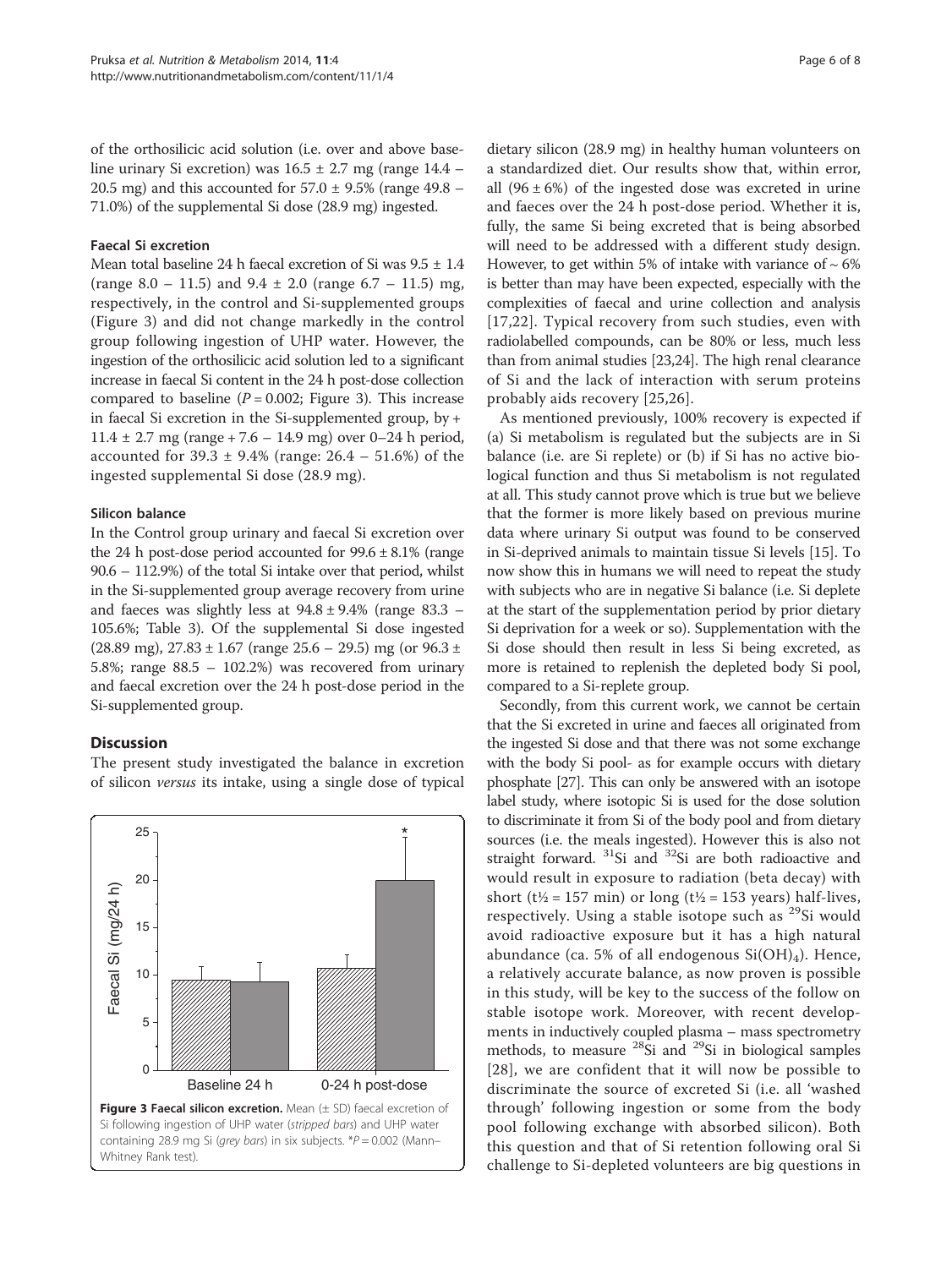|                           | Control group ( $n = 6$ ) |                   | Si-supplemented group ( $n = 6$ ) |                   |
|---------------------------|---------------------------|-------------------|-----------------------------------|-------------------|
|                           | Mean $\pm$ SD             | Range             | Mean $\pm$ SD                     | Range             |
| Silicon intake            |                           |                   |                                   |                   |
| Si supplement (mg)        | $\overline{\phantom{a}}$  |                   | 28.89                             |                   |
| Dietary Si intake (mg)    | 23.86                     |                   | 23.86                             |                   |
| Total Si intake (mg/24 h) | 23.86                     |                   | 52.75                             |                   |
| Silicon excretion         |                           |                   |                                   |                   |
| Urinary Si (mg/24 h)      | $13.34 \pm 2.48$          | $(11.36 - 18.21)$ | $29.41 \pm 3.55$                  | $(25.44 - 35.78)$ |
| Faecal Si (mg/24 h)       | $10.74 + 1.41$            | $(8.74 - 12.02)$  | $19.96 + 4.58$                    | $(14.31 - 25.53)$ |
| Total excretion (mg/24 h) | $23.77 \pm 1.94$          | $(21.62 - 26.95)$ | $50.02 \pm 4.98$                  | $(43.93 - 55.68)$ |
| Silicon balance (mg)      | $0.09 \pm 1.94$           | $(-3.09 - 2.24)$  | $2.73 + 4.98$                     | $(-2.93 - 8.82)$  |

## <span id="page-6-0"></span>Table 3 Silicon intake, excretion, and balance over 24 h period (study day 1)

human Si metabolism and this study proves that they may now be answered with carefully designed isotopic balance studies in Si replete and deplete individuals. In the work presented herein subjects were carefully matched to reduce variability between the two groups, however a cross-over design is undoubtedly more robust to really minimise inter-individual variation in silicon handling [[29,30](#page-7-0)]. Thus, although more burdensome to the subjects, for the future work a cross-over study design will be seriously considered.

Finally, measurement of faecal Si excretion for the first time in a human study, as we report here, allowed the absolute absorption of Si from the orthosilicic acid dose solution to be estimated which, at  $61 \pm 9\%$  of the ingested dose, is similar to the estimate from total urinary Si output over the 24 h collection period  $(57 \pm 10\%)$ . These estimates are comparable with previous data (absorption being stated as  $\sim$  50–60% of the ingested dose) from shorter urine collections, 0–6 or 0–8 h post-dose [\[20,25,29](#page-7-0)-[34](#page-7-0)]. Hence, we can conclude that (a) urinary silicon does measure silicon absorption following oral Si challenge and (b) in general 0–6 or 0–8 h urinary collections are adequate to estimate absorption/bioavailability of Si from readily absorbed dietary sources, supplements and test solutions (Si materials requiring prolonged digestion prior to absorption may differ in this respect as previously noted [\[30\]](#page-7-0).

## Conclusions

In conclusion the present study reports that urinary and faecal Si excretion can be measured with high precision (with inter-subject variance  $\sim$  6%) and that in normal healthy subjects who are presumed to be in Si balance, ingestion of a soluble dose of Si results in an equivalent quantity being excreted within 24 h. We confirm that urinary silicon may be used as an accurate measure of silicon absorption, assuming robust study design. This work also provides clear evidence that a proper isotopebased balance study can now be undertaken in silicon replete and depleted volunteers to inform on homeostasis

## of silicon and thus provide strong evidence (or not) for beneficial utilisation of the element by humans.

### Abbreviations

AUC: Area under the (serum) curve; HCl: Hydrochloric acid; HNO<sub>3</sub>: Nitric acid; ICP-OES: Inductively coupled plasma-optical emission spectrometry; OSA: Orthosilicic acid; SD: Standard deviation; Si: Silicon; Si(OH): Orthosilicic acid; UHP: Ultra-high purity.

#### Competing interests

All authors declare that they have no competing interests.

#### Authors' contributions

The authors' contributions were as follows: SSP, AS and RJ designed the research; SS conducted the research; RJ and AS had study oversight; SSP and RJ analysed the data; SSP, JJP and RJ wrote the paper & had primary responsibility for final content. All authors read and approved the final manuscript.

#### Acknowledgements

This study was supported by the Office of Higher Education Commission, Thailand Research Fund and core institutional funds: Medical Research Council (grant number MC\_US\_A090\_0008/Unit Programme number U1059).

#### Author details

<sup>1</sup> Faculty of Science and Technology, Loei Rajabhat University, Loei-Chiangkan Road, A. Muang, Loei 42000, Thailand. <sup>2</sup>Applied Analytical and Inorganic Chemistry Program, Department of Chemistry, Faculty of Science, Mahidol University, Rajthevee, Bangkok 10400, Thailand. <sup>3</sup>MRC Human Nutrition Research, Elsie Widdowson Laboratory, Fulbourn Road, Cambridge CB1 9NL, UK.

#### Received: 27 September 2013 Accepted: 27 December 2013 Published: 9 January 2014

#### References

- 1. Hildebrand M, Volcani BE, Gassman W, Schroeder JI: A gene family of silicon transporters. Nature 1997, 385:688–689.
- 2. Uriz MJ, Turon X, Becerro MA: Silica deposition in Demosponges: spiculogenesis in Crambecrambe. Cell Tissue Res 2000, 301:299–309.
- 3. Epstein E: Silicon. Annu Rev Plant Physiol Plant Mol Biol 1999, 50:641-664. Ma JF, Yamaji N, Mitani-Ueno N: Transport of silicon from roots to panicles
- in plants. Proc Jpn Acad Ser B Phys Sci 2011, 87:377–385. 5. Pennington JA: Silicon in foods and diets. Food Addit Contam 1991, 8:97–118.
- 6. Van Dyck K, Van Cauwenbergh R, Robberecht H, Deelstra H: Bioavailability of silicon from food and food supplements. Fresenius J Anal Chem 1999, 363:541–544.
- 7. Jugdaohsingh R, Anderson SH, Tucker KL, Elliott H, Kiel DP, Thompson RP, Powell JJ: Dietary silicon intake and absorption. Am J Clin Nutr 2002, 75:887–893.